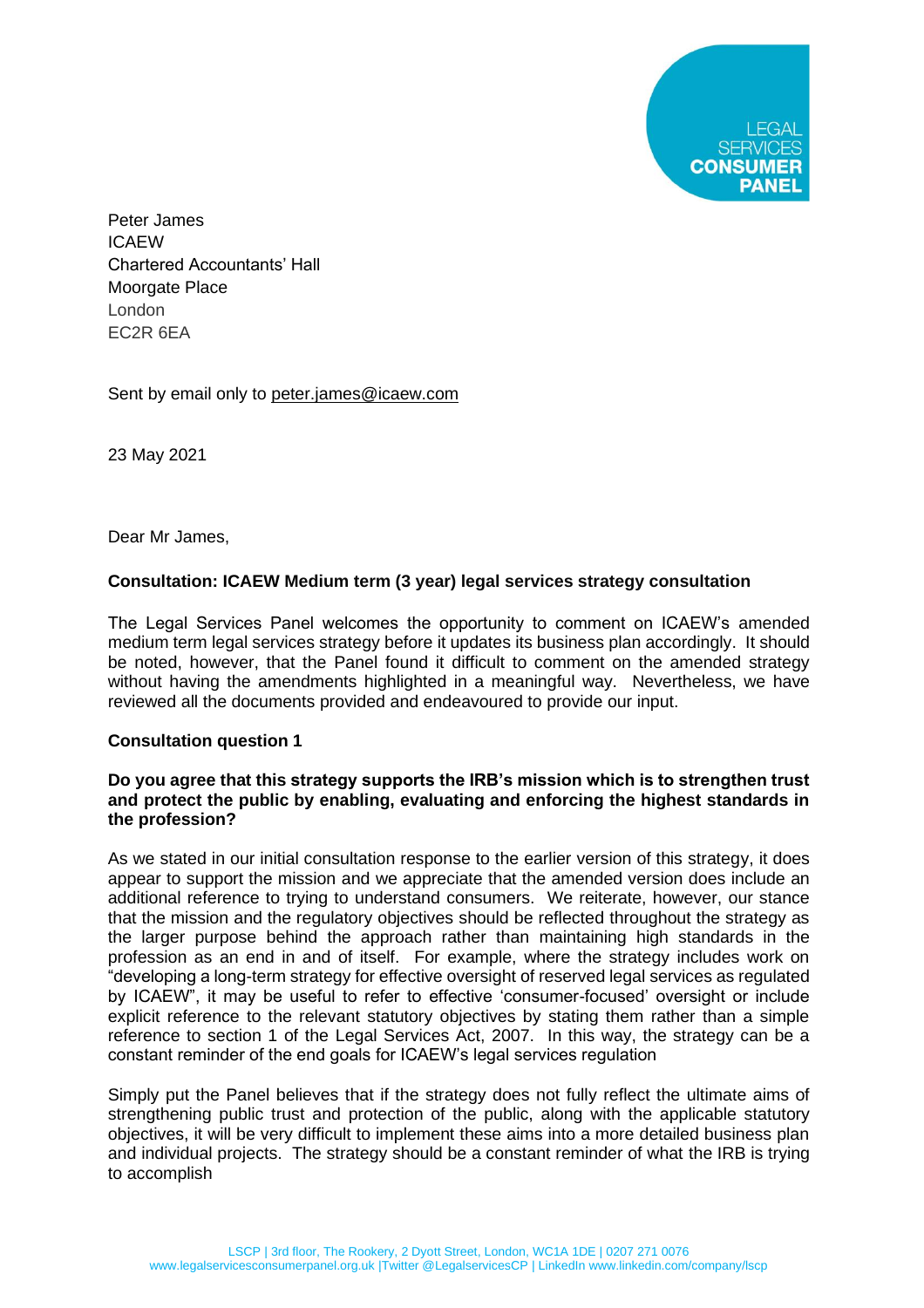# **Consultation question 2**

### **Do you support the objectives set out in the ICAEW reserved legal services strategy?**

The Panel supports the key objectives as the strategy sets them out but some minor additions (in all caps below) may sharpen the focus as follows:

- Ensuring PSD is best set up to deliver EFFECTIVE legal services regulation
- Ensuring regulated firms are delivering a good service TO THE PUBLIC
- Improving communications WITH PROVIDERS, STAKEHOLDERS AND **CONSUMERS**
- Ensuring collaboration IN LEGAL SERVICES REGULATION
- Contributing to a more diverse and inclusive culture IN LEGAL SERVICES
- Future development

In addition, the Panel find the additional detail that has been added to some of the objectives helpful in understanding what it aims to accomplish but as stated previously would appreciate further connections to the overall goals of strengthening trust and protecting the public. We also agree with moving the subobjective regarding transparency from the communication section to the delivering a good service section because at its core, transparency is in fact about enabling consumers to choose better services for themselves and thereby improving the level of service offered in the market generally. The Panel also notes the use of "price and service transparency" suggests firms should make prices and basic information about their services available. We would like to see commitment to moving beyond this basic level of information provision to also include transparency around quality indicators (which extend beyond making disciplinary information available) as well.

The Panel is also happy to see the addition of a subobjective centring on trying to understand the experience of consumers and how specific regulation measures are affecting them, however, we wonder whether it belongs under communication as it would inform much more than communication but effective regulation generally. Consequently, we feel this subobjective would be better placed under the first objective encompassing effective legal services regulation. We also feel that the commitment to fostering a culture change to promote a learning environment (made in the current reiteration of the business plan) would be another useful point to include under the first objective addressing effective legal services regulation.

# **Consultation question 3**

# **Is there anything that you feel is missing or does not support this mission?**

Like the Panel stated in its initial consultation response, it would be useful to ensure that consumer protection is robustly maintained at a time when the current hard insurance market is causing price increases in professional indemnity and other types of insurance generally. Maintaining current consumer protection schemes and activities is another function that may be named in subobjective 1(i) under effective legal services regulation. Protecting consumers builds confidence in the profession which must be safeguarded.

### **Consultation question 4**

### **Do you have any general comments about this strategy or consultation?**

The Panel feels that the addition of the background clarifies that this strategy will apply to all the reserved legal activities that members of the ICAEW can provide. It also gives useful context to help stakeholders evaluate the medium term strategy. We are pleased to hear that